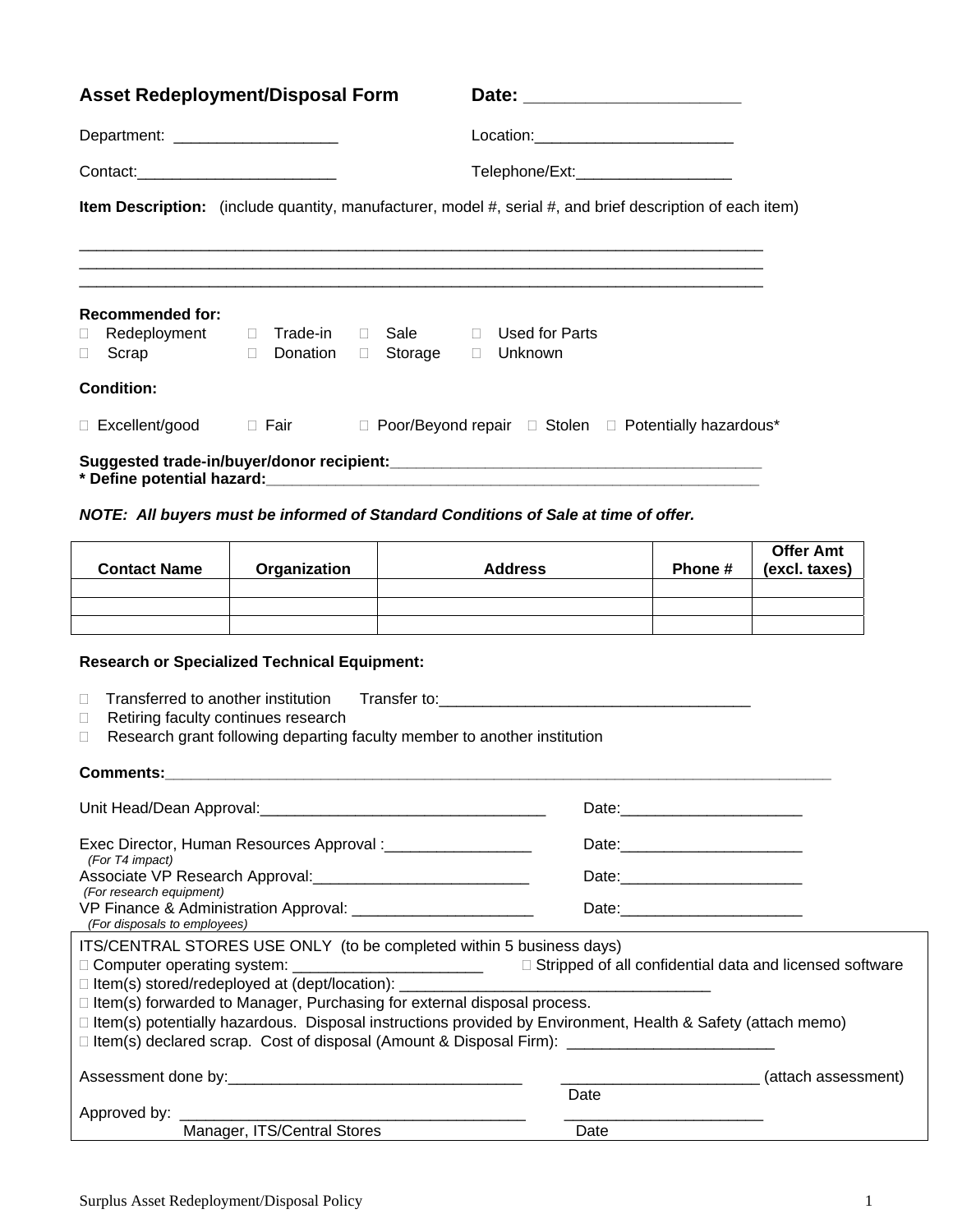| <b>FINANCE DEPARTMENT ONLY</b>                                 |                                    |
|----------------------------------------------------------------|------------------------------------|
| Taxes charged or Exemption Certificates/Numbers obtained.<br>0 |                                    |
| GST Amount ________________<br>$\Box$                          |                                    |
| PST Amount _________________<br>$\Box$                         |                                    |
| Invoice created $#$<br>$\Box$                                  |                                    |
| Total Invoice Amount (incl taxes) ______________<br>П.         |                                    |
| Fixed asset records adjusted.<br>$\Box$                        |                                    |
|                                                                |                                    |
| Method of payment received:                                    | <b>Request Budget Transfer:</b>    |
| Cash<br>П.                                                     | From account:___________________   |
| <b>Credit Card</b><br>П                                        | To account: _____________________  |
| Cheque<br>$\Box$                                               | Amount:___________________________ |
| Debit card<br>$\Box$                                           |                                    |
| $\Box$                                                         |                                    |
|                                                                |                                    |
|                                                                |                                    |
|                                                                |                                    |
|                                                                |                                    |
| Purchasing                                                     | Date                               |
| Approved by: ____________________                              |                                    |
| Finance                                                        | Date                               |
|                                                                |                                    |
|                                                                |                                    |